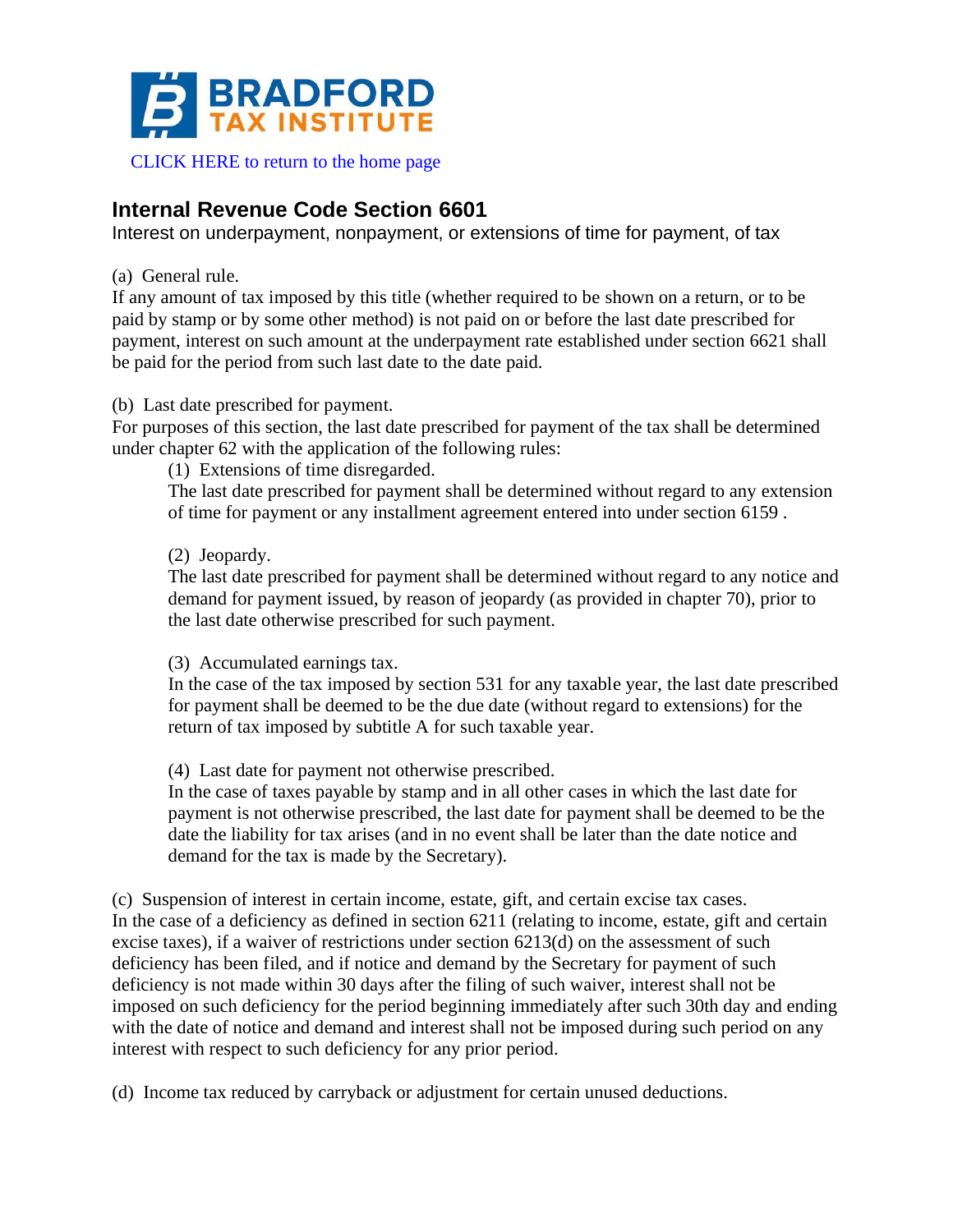#### (1) Net operating loss or capital loss carryback.

If the amount of any tax imposed by subtitle A is reduced by reason of a carryback of a net operating loss or net capital loss such reduction in tax shall not affect the computation of interest under this section for the period ending with the filing date for the taxable year in which the net operating loss or net capital loss arises.

#### (2) Foreign tax credit carrybacks.

If any credit allowed for any taxable year is increased by reason of a carryback of tax paid or accrued to foreign countries or possessions of the United States, such increase shall not affect the computation of interest under this section for the period ending with the filing date for the taxable year in which such taxes were in fact paid or accrued, or, with respect to any portion of such credit carryback from a taxable year attributable to a net operating loss carryback or a capital loss carryback from a subsequent taxable year, such increase shall not affect the computation of interest under this section for the period ending with the filing date for such subsequent taxable year.

#### (3) Certain credit carrybacks.

(A) In general. If any credit allowed for any taxable year is increased by reason of a credit carryback, such increase shall not affect the computation of interest under this section for the period ending with the filing date for the taxable year in which the credit carryback arises, or, with respect to any portion of a credit carryback from a taxable year attributable to a net operating loss carryback, capital loss carryback, or other credit carryback from a subsequent taxable year, such increase shall not affect the computation of interest under this section for the period ending with the filing date for such subsequent taxable year.

(B) Credit carryback defined. For purposes of this paragraph , the term "credit carryback" has the meaning given such term by section  $6511(d)(4)(C)$ .

## (4) Filing date.

For purposes of this subsection , the term "filing date" has the meaning given to such term by section  $6611(f)(4)(A)$ .

## (e) Applicable rules.

Except as otherwise provided in this title-

(1) Interest treated as tax.

Interest prescribed under this section on any tax shall be paid upon notice and demand, and shall be assessed, collected, and paid in the same manner as taxes. Any reference in this title (except subchapter B of chapter 63, relating to deficiency procedures) to any tax imposed by this title shall be deemed also to refer to interest imposed by this section on such tax.

(2) Interest on penalties, additional amounts, or additions to the tax.

(A) In general. Interest shall be imposed under subsection (a) in respect of any assessable penalty, additional amount, or addition to the tax (other than an addition to tax imposed under section  $6651(a)(1)$  or  $6653$  or under part II of subchapter A of chapter 68) only if such assessable penalty, additional amount, or addition to the tax is not paid within 21 calendar days from the date of notice and demand therefor (10 business days if the amount for which such notice and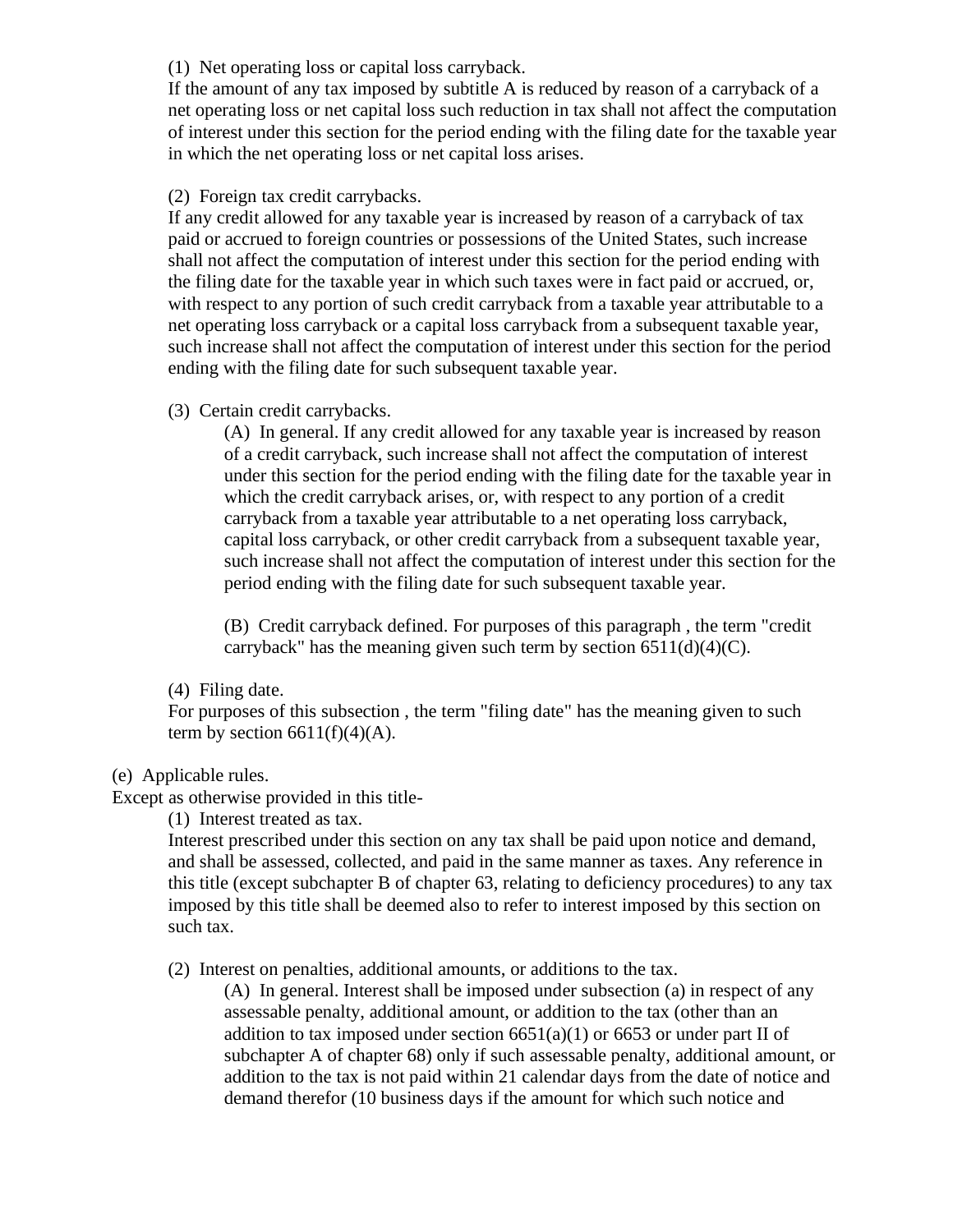demand is made equals or exceeds \$100,000), and in such case interest shall be imposed only for the period from the date of the notice and demand to the date of payment.

(B) Interest on certain additions to tax. Interest shall be imposed under this section with respect to any addition to tax imposed by section  $6651(a)(1)$  or  $6653$ or under part II of subchapter A of chapter 68 for the period which-

(i) begins on the date on which the return of the tax with respect to which such addition to tax is imposed is required to be filed (including any extensions), and

(ii) ends on the date of payment of such addition to tax.

(3) Payments made within specified period after notice and demand.

If notice and demand is made for payment of any amount and if such amount is paid within 21 calendar days (10 business days if the amount for which such notice and demand is made equals or exceeds \$100,000) after the date of such notice and demand, interest under this section on the amount so paid shall not be imposed for the period after the date of such notice and demand.

(f) Satisfaction by credits.

If any portion of a tax is satisfied by credit of an overpayment, then no interest shall be imposed under this section on the portion of the tax so satisfied for any period during which, if the credit had not been made, interest would have been allowable with respect to such overpayment. The preceding sentence shall not apply to the extent that section 6621(d) applies.

(g) Limitation on assessment and collection.

Interest prescribed under this section on any tax may be assessed and collected at any time during the period within which the tax to which such interest relates may be collected.

(h) Exception as to estimated tax.

This section shall not apply to any failure to pay any estimated tax required to be paid by section 6654 or 6655 .

(i) Exception as to federal unemployment tax.

This section shall not apply to any failure to make a payment of tax imposed by section 3301 for a calendar quarter or other period within a taxable year required under authority of section 6157 .

(j) 2-percent rate on certain portion of estate tax extended under section 6166 .

(1) In general.

If the time for payment of an amount of tax imposed by chapter 11 is extended as provided in section 6166 , then in lieu of the annual rate provided by subsection (a) -

(A) interest on the 2-percent portion of such amount shall be paid at the rate of 2 percent, and

(B) interest on so much of such amount as exceeds the 2-percent portion shall be paid at a rate equal to 45 percent of the annual rate provided by subsection (a).